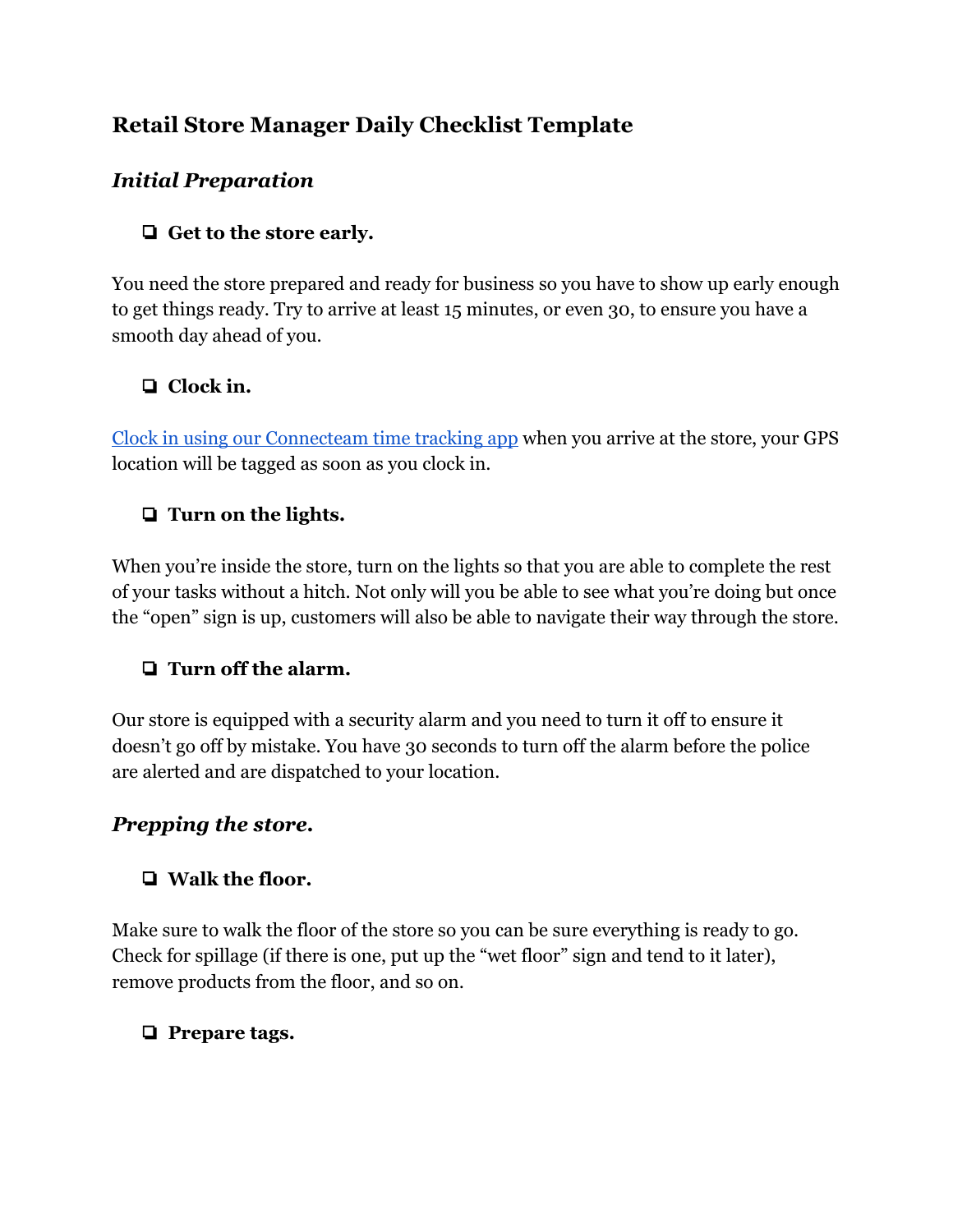All tags on racks should be clear and correct. Review the following to ensure the correct tag is in place, especially if stock was switched:

- Price tags
- Sales prices
- Promotion tags
- Size tags.

Customers don't want the wrong price tag or size tag when looking to purchase an item. So to avoid confusion, make sure the right tag is in place.

## ❏ **Check the cash register.**

The cash registers needs to be prepared with sufficient funds. The following notes and coins should be in the register, along with the quantity, if there is an error, contact your manager straight away:

### **Bills:**

- One dollar bills 20
- Five dollar bills 20
- Ten dollar bills 20
- Twenty dollar bills 20
- Large bills (\$50 or \$100) 10

### **Coins:**

- Pennies 100
- Dimes 100
- Nickels 100
- Quarters 50

When you notice you are short on certain bills or notes, contact your direct manager to alert them to the situation so they can bring in more cash on site.

## ❏ **All electronic systems should be on.**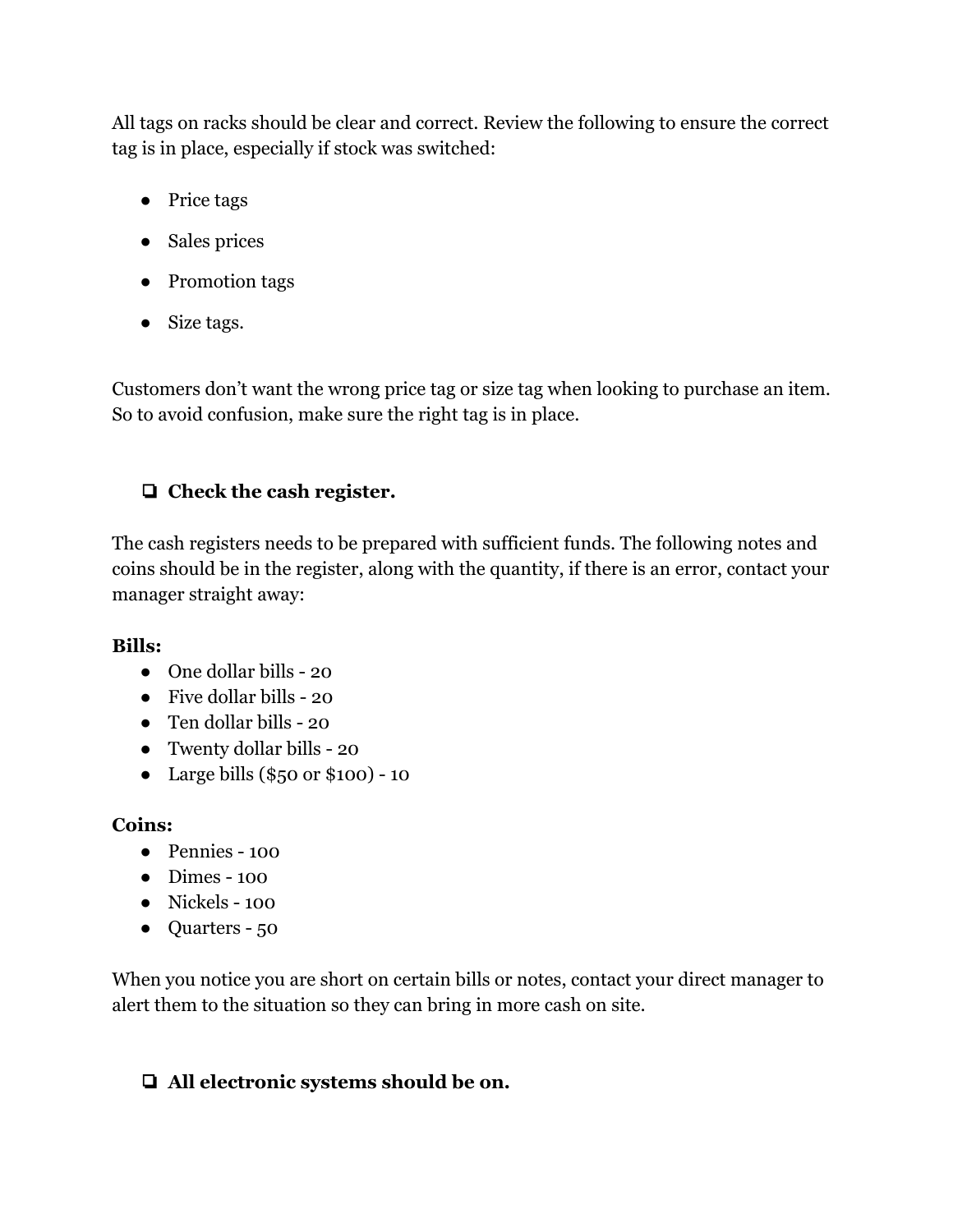To ensure a comfortable environment for customers and for you to do your job efficiently, the following need to be switched on:

- Computers for stock checking, inventory, emails, etc.
- Music system.
- TV screens.
- Working displays.

#### ❏ **Turn the air conditioning or heat on.**

Depending on the season, make sure to turn on the correct cooling or heating system so you and our customers can enjoy a comfortable temperature while in the store.

#### ❏ **Prepare the outside displays.**

Organize the outside displays when needed, such as signs, and remove any clutter or litter so customers are not exposed to a mess before even entering the store.

### *Delegate tasks.*

#### ❏ **Assign duties.**

A crucial part of the retail store manager daily checklist is making sure your employees know what to do while on shift. Assign the following accordingly:

- Cleaning: cleaning the floor, windows, restroom and changing rooms.
- Restocking: control stock levels, restock shop shelves, etc.
- Merchandising: adding correct sales signs, effective layout displayed, etc.

### ❏ **Prepare breaks.**